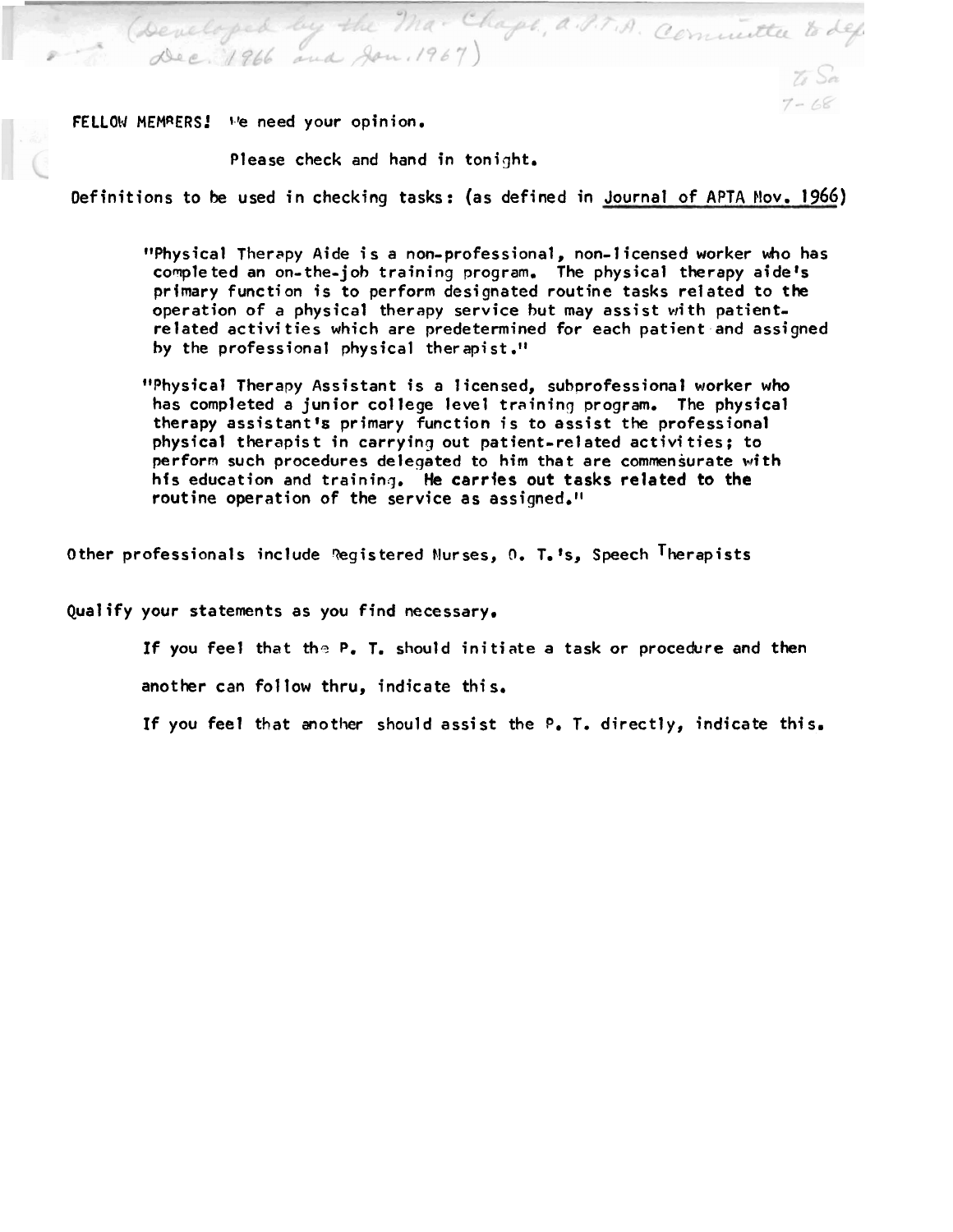|                                                  |                                                                |                      | DELEGATED |                                |           |                      |                              |          |  |
|--------------------------------------------------|----------------------------------------------------------------|----------------------|-----------|--------------------------------|-----------|----------------------|------------------------------|----------|--|
| To Re Performed                                  | 0n1y<br>$\mathbf{L}$<br>$\mathbf{a}^{\bullet}$<br>$\mathbf{B}$ | Part<br>$\mathbf{a}$ | Entirely  | n<br>To other<br>Professionals | Aide<br>p | ىد<br>Assista<br>ro. | To Clerks<br>Volunteers,etc. | Comments |  |
| ADL (functional) Tests                           |                                                                |                      |           |                                |           |                      |                              |          |  |
| Manual muscle test                               |                                                                |                      |           |                                |           |                      |                              |          |  |
| R.O.M. postural, girth<br>& length test          |                                                                |                      |           |                                |           |                      |                              |          |  |
| Sensory test                                     |                                                                |                      |           |                                |           |                      |                              |          |  |
| Skin temperature test                            |                                                                |                      |           |                                |           |                      |                              |          |  |
| Orthotic Check Out                               |                                                                |                      |           |                                |           |                      |                              |          |  |
| Prosthetic Check Out                             |                                                                |                      |           |                                |           |                      |                              |          |  |
| Gait Analysis                                    |                                                                |                      |           |                                |           |                      |                              |          |  |
| Electrodiagnosis                                 |                                                                |                      |           |                                |           |                      |                              |          |  |
| Hot or Cold Packs                                |                                                                |                      |           |                                |           |                      |                              |          |  |
| Mechanical traction (Apparatus)                  |                                                                |                      |           |                                |           |                      |                              |          |  |
| Manual traction                                  |                                                                |                      |           |                                |           |                      |                              |          |  |
| Electrical stimulation                           |                                                                |                      |           |                                |           |                      |                              |          |  |
| Iontophoresis                                    |                                                                |                      |           |                                |           |                      |                              |          |  |
| Pandaging                                        |                                                                |                      |           |                                |           |                      |                              |          |  |
| Application of braces& splints                   |                                                                |                      |           |                                |           |                      |                              |          |  |
| Construction of splints                          |                                                                |                      |           |                                |           |                      |                              |          |  |
| Diathermy                                        |                                                                |                      |           |                                |           |                      |                              |          |  |
| ADL (functional)training                         |                                                                |                      |           |                                |           |                      |                              |          |  |
| Gait training                                    |                                                                |                      |           |                                |           |                      |                              |          |  |
| Hydrotherapy                                     |                                                                |                      |           |                                |           |                      |                              |          |  |
| Infrared                                         |                                                                |                      |           |                                |           |                      |                              |          |  |
| Massage                                          |                                                                |                      |           |                                |           |                      |                              |          |  |
| Paraffin                                         |                                                                |                      |           |                                |           |                      |                              |          |  |
| Therapeutic exercise<br>Active exercise          |                                                                |                      |           |                                |           |                      |                              |          |  |
| Assistive exercise                               |                                                                |                      |           |                                |           |                      |                              |          |  |
| Resistive $ex_{n}$ - manual                      |                                                                |                      |           |                                |           |                      |                              |          |  |
| Resistive $ex_{\bullet}$ - mechanical            |                                                                |                      |           |                                |           |                      |                              |          |  |
| Passive motion                                   |                                                                |                      |           |                                |           |                      |                              |          |  |
| Neuromuscular re-education<br>(PNF, Rohath, etc. |                                                                |                      |           |                                |           |                      |                              |          |  |
| <b>Ultrasound</b>                                |                                                                |                      |           |                                |           |                      |                              |          |  |